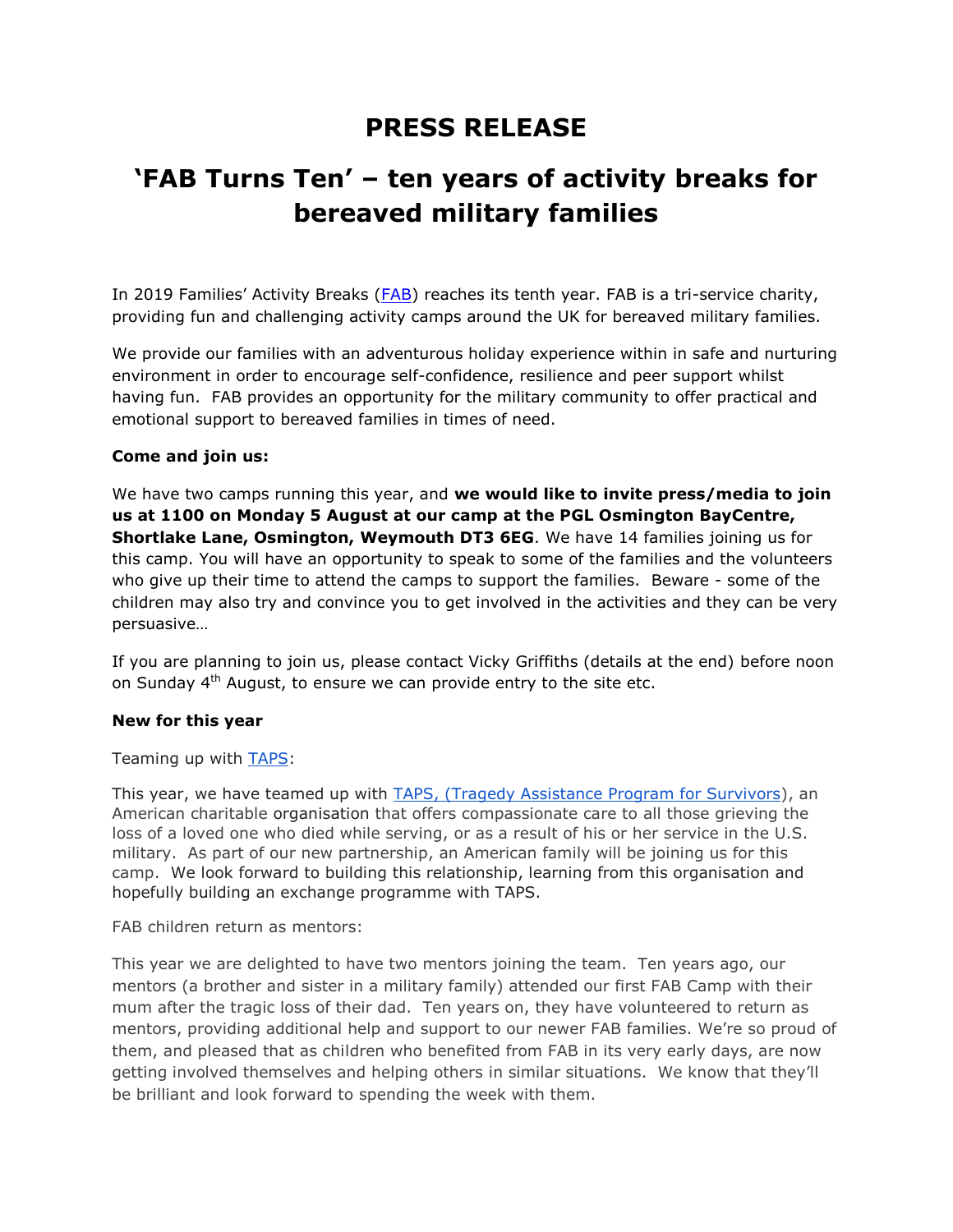# **The families**

Any family (with a child aged up to 19 years old) who has suffered the loss of a loved one who was serving in the Armed Forces is invited to join us. By loved one we mean a parent, a step-parent, a legal guardian, a carer or a sibling. We aim to be as flexible and inclusive as possible providing activity breaks to our families based on the need of children. We welcome returning families, as well as those who not joined us before. We pride ourselves on creating intimate camps where new families quickly become part of the 'FAB Family' and returning families and volunteers become a support to them.

## **The volunteers**

Our volunteers come from across the Service Community including Serving Personnel, Veterans, and Defence. Our volunteers are at the heart of the holidays providing mentoring support, encouragement or just a sympathetic ear. They are fully trained to support bereaved families. It's an exhausting week as they are also actively encouraged to get involved in the activities as well as taking part in the end of week show.

End

Media contact:

Vicky Griffiths

07771 6221476 [marketing@fabcamps.org.uk](mailto:marketing@fabcamps.org.uk)

## **ABOUT FAB**

Families' Activity Breaks (FAB) is a non-public funded, tri-service charity (registered charity no. [1178108\)](http://apps.charitycommission.gov.uk/Showcharity/RegisterOfCharities/CharityFramework.aspx?RegisteredCharityNumber=1178108&SubsidiaryNumber=0), providing fun and challenging activity camps around the UK for bereaved Military families. Families are eligible If a child is aged up to 19 years old and has suffered the loss of a loved one who was serving in the Armed Forces. The holidays offer an adventure for all the family and a welcome break to meet and socialise with others who have experienced a similar loss. A loved one can mean a parent, a step-parent, or a child's legal guardian, carer or sibling. FAB is staffed by volunteers from the Armed Forces, Defence civilians, and Ex-Service personnel, helping as mentors, lending a helping hand or simply being someone to talk to. They are all trained by a bereavement counselling service who specialise in supporting children and young adults facing bereavement. For more go to [fabcamps.org.uk.](http://www.fabcamps.org.uk/) For media enquiries, speak to Vicky Griffiths, FAB Media and Marketing Manager – 07771 622146 or email: [marketing@fabcamps.org.uk](mailto:marketing@fabcamps.org.uk)

## **ABOUT TAPS**

The Tragedy Assistance Program for Survivors (TAPS) is the leading national nonprofit organization providing compassionate care and survivor support services for the families of